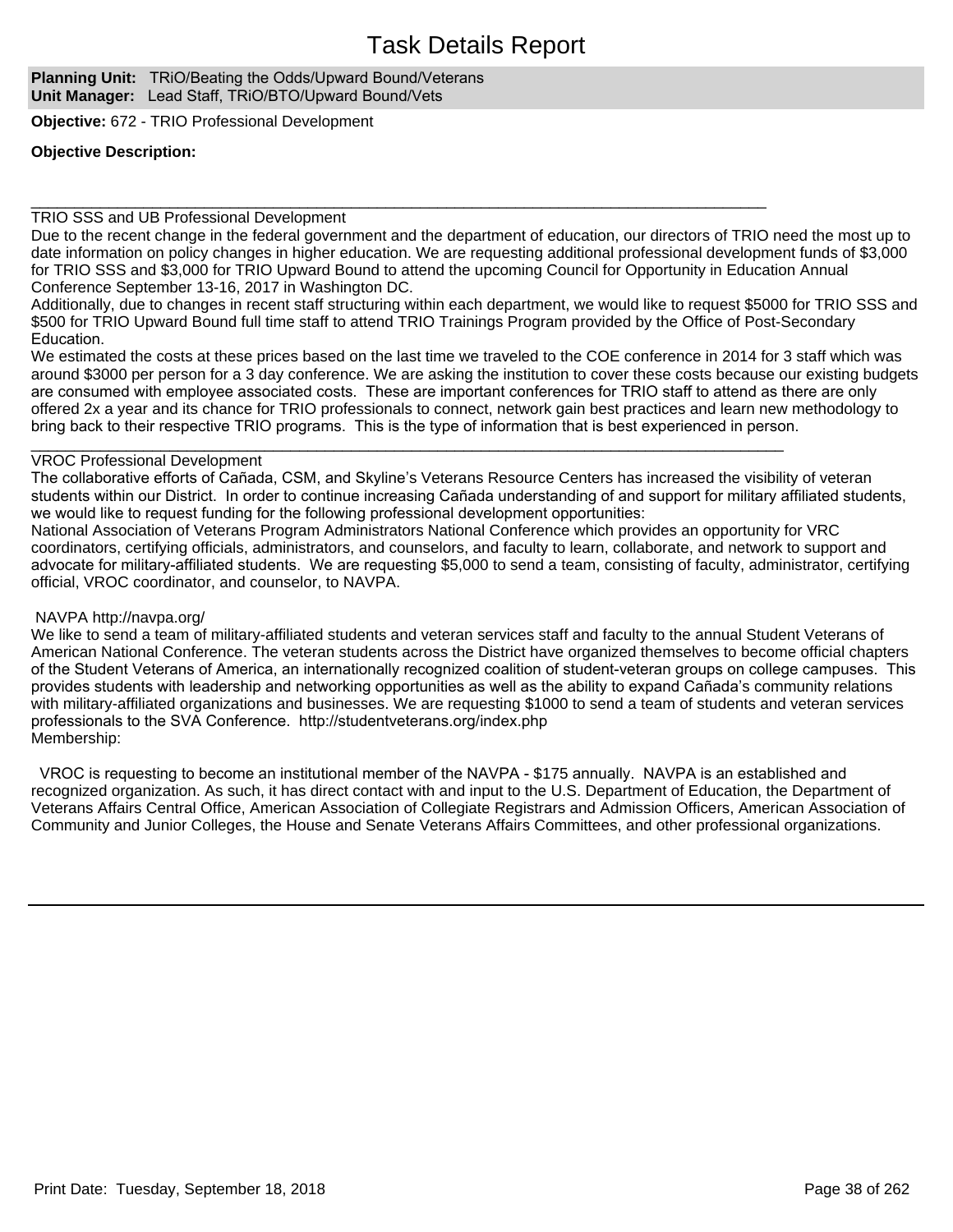| <b>Start Date:</b> | Task Type:              | <b>Priority Level:</b> | <b>Task Order:</b> |
|--------------------|-------------------------|------------------------|--------------------|
| 3/3/2017           | Resource Request        | High                   |                    |
| Due Date:          | <b>Completion Date:</b> | <b>Task Status:</b>    | <b>Budget:</b>     |
| 6/15/2017          |                         | <b>New</b>             | \$6,000            |

Due to the recent change in the federal government and the department of education, our directors of TRIO need the most up to date information on policy changes in higher education. We are requesting additional professional development funds of \$3,000 for TRIO SSS and \$3,000 for TRIO Upward Bound to attend the upcoming Council for Opportunity in Education Annual Conference September 13-16, 2017 in Washington DC.

Additionally, due to changes in recent staff structuring within each department, we would like to request \$5000 for TRIO SSS and \$500 for TRIO Upward Bound full time staff to attend TRIO Trainings Program provided by the Office of Post-Secondary Education.

We estimated the costs at these prices based on the last time we traveled to the COE conference in 2014 for 3 staff which was around \$3000 per person for a 3 day conference. We are asking the institution to cover these costs because our existing budgets are consumed with employee associated costs. These are important conferences for TRIO staff to attend as there are only offered 2x a year and its chance for TRIO professionals to connect, network gain best practices and learn new methodology to bring back to their respective TRIO programs. This is the type of information that is best experienced in person.

### **Budget Remarks:**

| Date:              | <b>Name:</b> | <b>Remarks:</b> |
|--------------------|--------------|-----------------|
| No Data to Display |              |                 |

### **Budget Details:**

| <b>GL Code</b> | <b>Account</b>                                           | <b>Description</b>             | <b>Requested</b> | Approved |
|----------------|----------------------------------------------------------|--------------------------------|------------------|----------|
| ProDev         | <b>TRiO/Beating the</b><br>Odds/Upward<br>Bound/Veterans | <b>COE conference Expenses</b> | \$6000.00        | \$0.00   |

| Name:              | Email: |
|--------------------|--------|
| No Data to Display |        |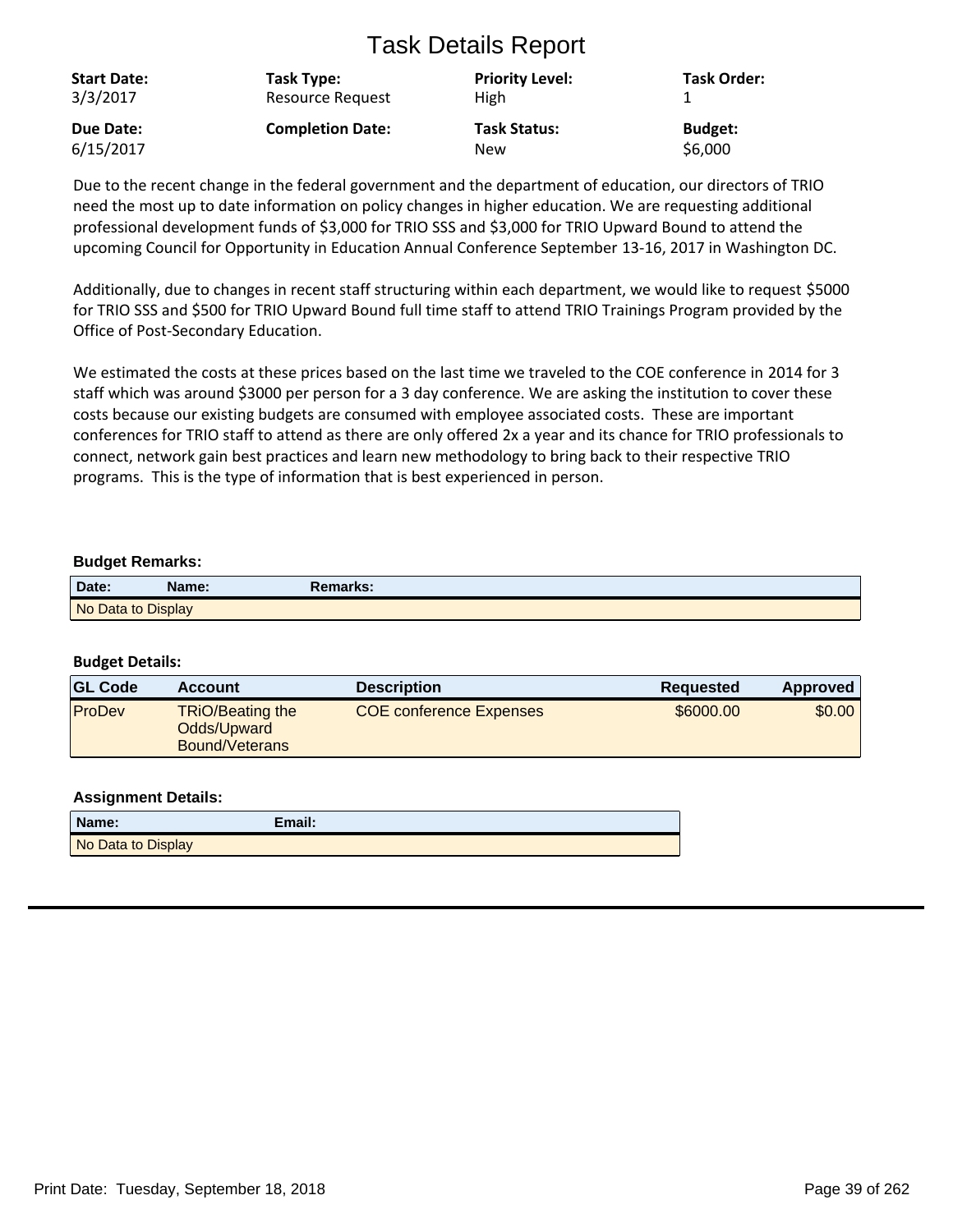| <b>Start Date:</b><br>3/7/2017 | Task Type:<br>Resource Request | <b>Priority Level:</b><br><b>High</b> | <b>Task Order:</b> |
|--------------------------------|--------------------------------|---------------------------------------|--------------------|
| Due Date:                      | <b>Completion Date:</b>        | <b>Task Status:</b>                   | <b>Budget:</b>     |
|                                |                                | <b>New</b>                            | \$6,175            |

VROC is requesting to become an institutional member for the NAVPA- \$175 annual membership. We are requesting \$5,000 to send a team, consisting of faculty, administrator, certifying official, VROC coordinator, and counselor, to NAVPA. We are requesting \$1000 to send a team of students and veteran services professionals to the SVA Conference. http://studentveterans.org/index.php

TOTAL requests: \$6,175

### **Budget Remarks:**

| Date:              | Name: | Remarks: |
|--------------------|-------|----------|
| No Data to Display |       |          |

### **Budget Details:**

| <b>GL Code</b> | <b>Account</b>                                           | <b>Description</b>                            | Requested | <b>Approved</b> |
|----------------|----------------------------------------------------------|-----------------------------------------------|-----------|-----------------|
| ProDev         | <b>TRiO/Beating the</b><br>Odds/Upward<br>Bound/Veterans | <b>VROC Professional Development</b><br>Needs | \$6175.00 | \$0.00          |

| Name:              | Email: |
|--------------------|--------|
| No Data to Display |        |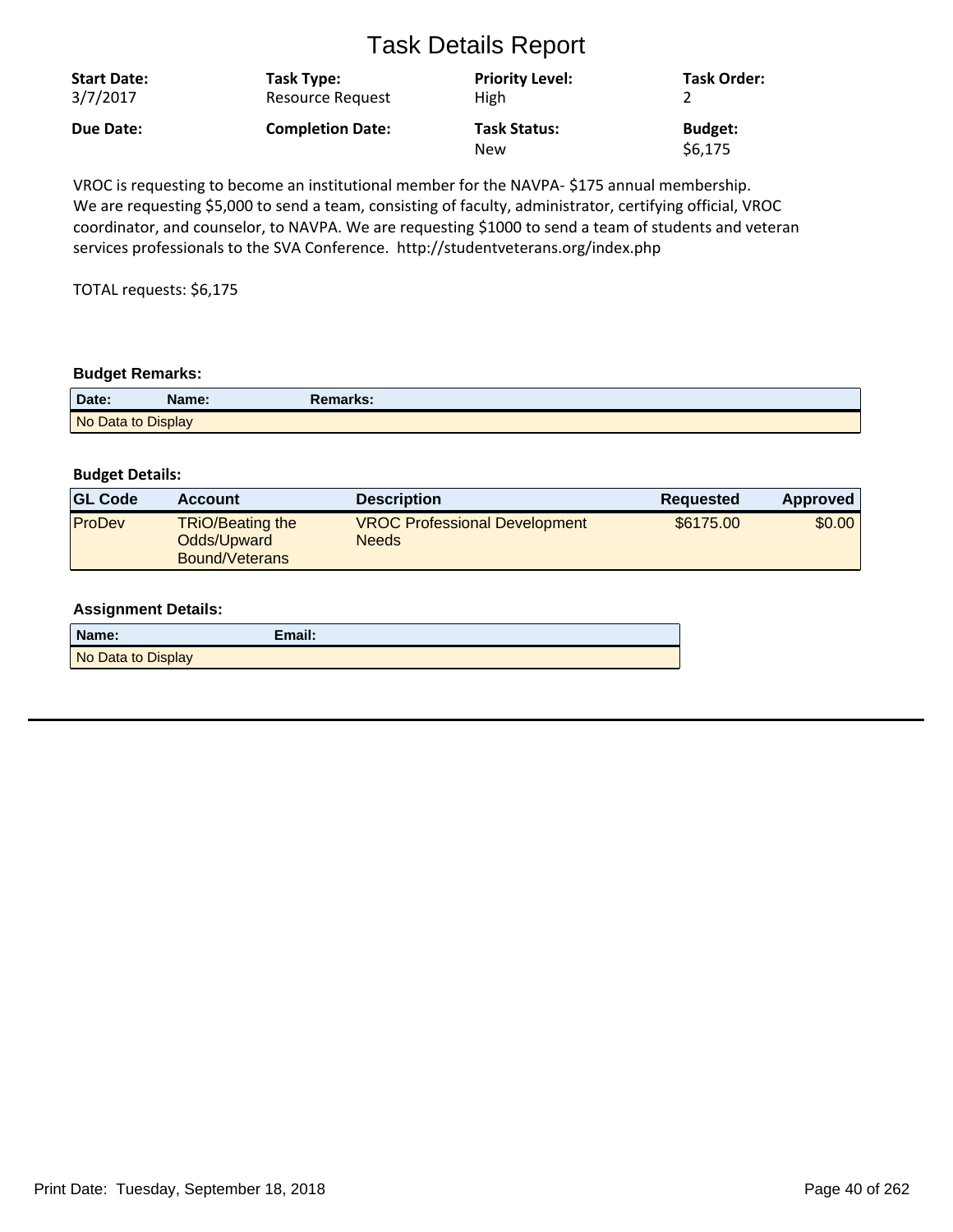**Planning Unit:** TRiO/Beating the Odds/Upward Bound/Veterans **Unit Manager:** Lead Staff, TRiO/BTO/Upward Bound/Vets

**Objective:** 693 - TRIO Resource Request 16-17

### **Objective Description:**

Name of Requestor/Contact person Equipment (items greater than \$5000), Supply (items less than \$5000), or Subscription/Membership Priority (High, Medium, Low) Item name Type (New, Replacement, Repair, Other) Number needed Unit price Total Cost Are taxes included? Y/N Is shipping included? Y/N Description: vendor and catalog/item number Justification: explain what it is used for and why it is necessary

Melissa Alforja COLOR Printing Costs for Student Assessment Packets estimating about 10 pages total HIGH CENTRAL DUPLICATION COLOR PRINTING PACKETS NEW 165 students x2 (2 types of packets= 330 packets TBD- \$150- \$300 total YES YES This is necessary to provide to our students as it listed in our grant for our students have more a portfolio style (paper and online version of assessments for each student to improve upon areas of academic, personal, study skills and financial literacy). As it stands, the TRIO budget is level funded and may even be reduced for the next fiscal year, so paying for this in our existing budget is rather difficult.TRIO has been at this institution since 2006, helping to increase transfer and graduation rates every by having an average of 20 students graduate and transfer each year. Covering this cost will greatly benefit our students and give the tools to succeed.

Melissa Alforja TRIO incentives-t-shirts, pens, tablets (kindle fire or electronic device such a kindle HIGH TRIO Opportunity Drawing prizes, Outreach incentives NEW 300 pens, 4 kindles TBD \$500 total-\$300- multi color pens, \$200 tablets for 4 kindles YES YES Incentives for students who meet program requirements such as participation at on campus events, submitting progress reports, etc... has always been a positive way for students get involved and engage in positive habits that teach them responsibility and initiative. This is a recruitment tool that not only advertises the program year round by shear use of the pens, but also encourages buy in from the students before they start using our program services.

Melissa Alforja TRIO graduation Stoles HIGH TRIO Graduation Stoles NEW about 30 stoles every year TBD- \$250 totalincludes set up fee, embroidery, etc.. YES YES This is an important piece of incentive because of what it represents to the student and their families during the graduation ceremony.Currently, it is sold in the bookstore for near \$40 each but we feel giving this out at our recognition ceremony and then worn at graduation is pivotal time for our students to feel proud they part of a program and also feel proud that they are graduating and transferring from our institution.It is good reminder for them to hold onto as they await their actual diplomas that come nearly6 months later. This is not an allowable cost in our grant but is is necessary tool that our sister college, Skyline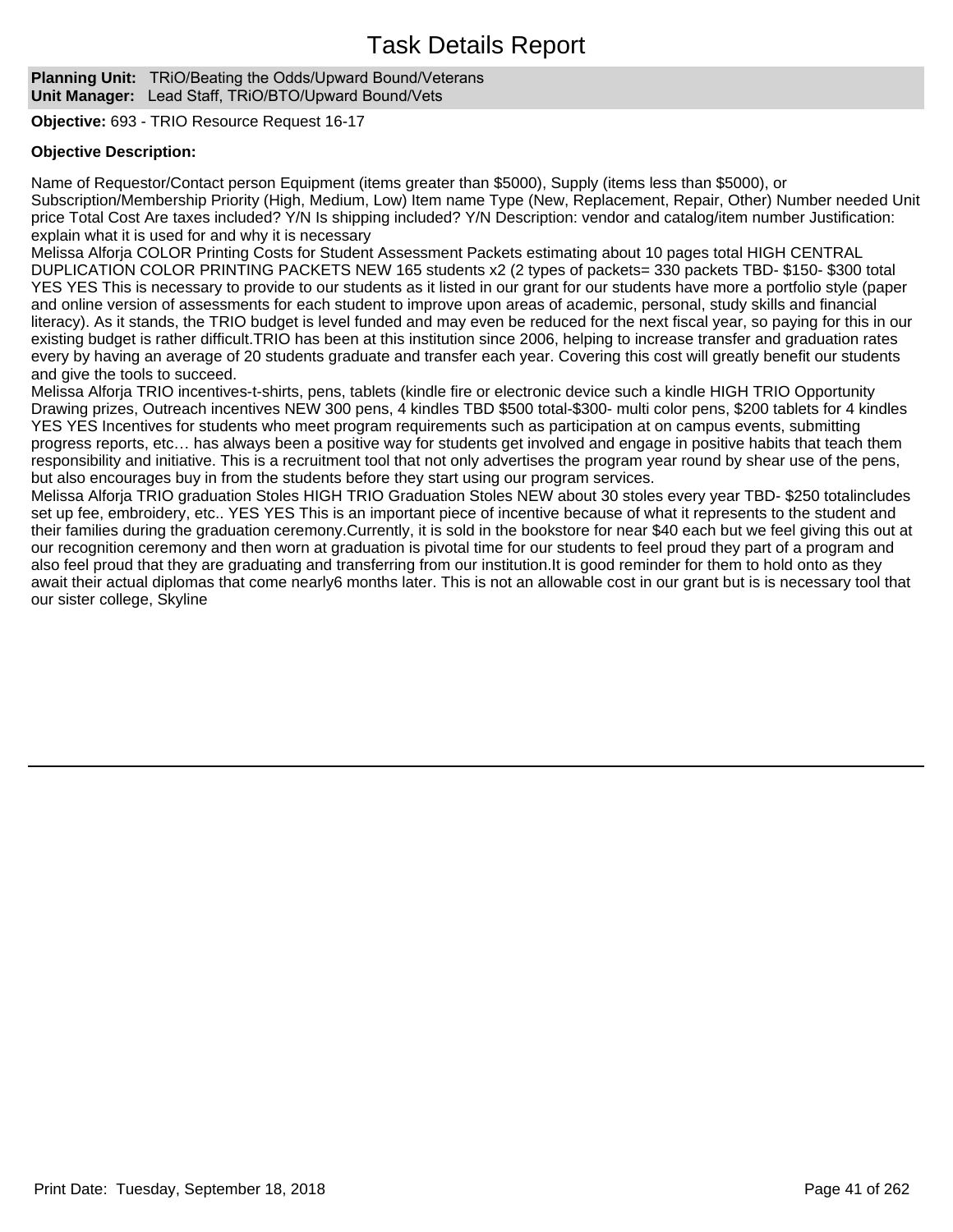| <b>Start Date:</b>     | Task Type:              | <b>Priority Level:</b>                              | <b>Task Order:</b>        |
|------------------------|-------------------------|-----------------------------------------------------|---------------------------|
| 3/1/2016               | <b>Resource Request</b> | High                                                |                           |
| Due Date:<br>4/30/2017 | <b>Completion Date:</b> | <b>Task Status:</b><br>Planning/Discussion<br>(25%) | <b>Budget:</b><br>\$1,100 |

This is necessary to provide to our students as it listed in our grant for our students have more a portfolio style

### **Budget Remarks:**

| Date:              | Name: | Remarks: |
|--------------------|-------|----------|
| No Data to Display |       |          |

### **Budget Details:**

| <b>GL Code</b> | <b>Account</b>                                           | <b>Description</b>     | <b>Requested</b> | <b>Approved</b> |
|----------------|----------------------------------------------------------|------------------------|------------------|-----------------|
| <b>Supply</b>  | <b>TRiO/Beating the</b><br>Odds/Upward<br>Bound/Veterans | <b>Supplies</b>        | \$600.00         | \$0.00          |
| Supply         | TRiO/Beating the<br>Odds/Upward<br>Bound/Veterans        | Supplies- Color Copies | \$300.00         | \$0.00          |
| <b>ITech</b>   | <b>TRiO/Beating the</b><br>Odds/Upward<br>Bound/Veterans | <b>TRIO</b> incentives | \$200.00         | \$0.00          |

| Name:              | Email: |
|--------------------|--------|
| No Data to Display |        |